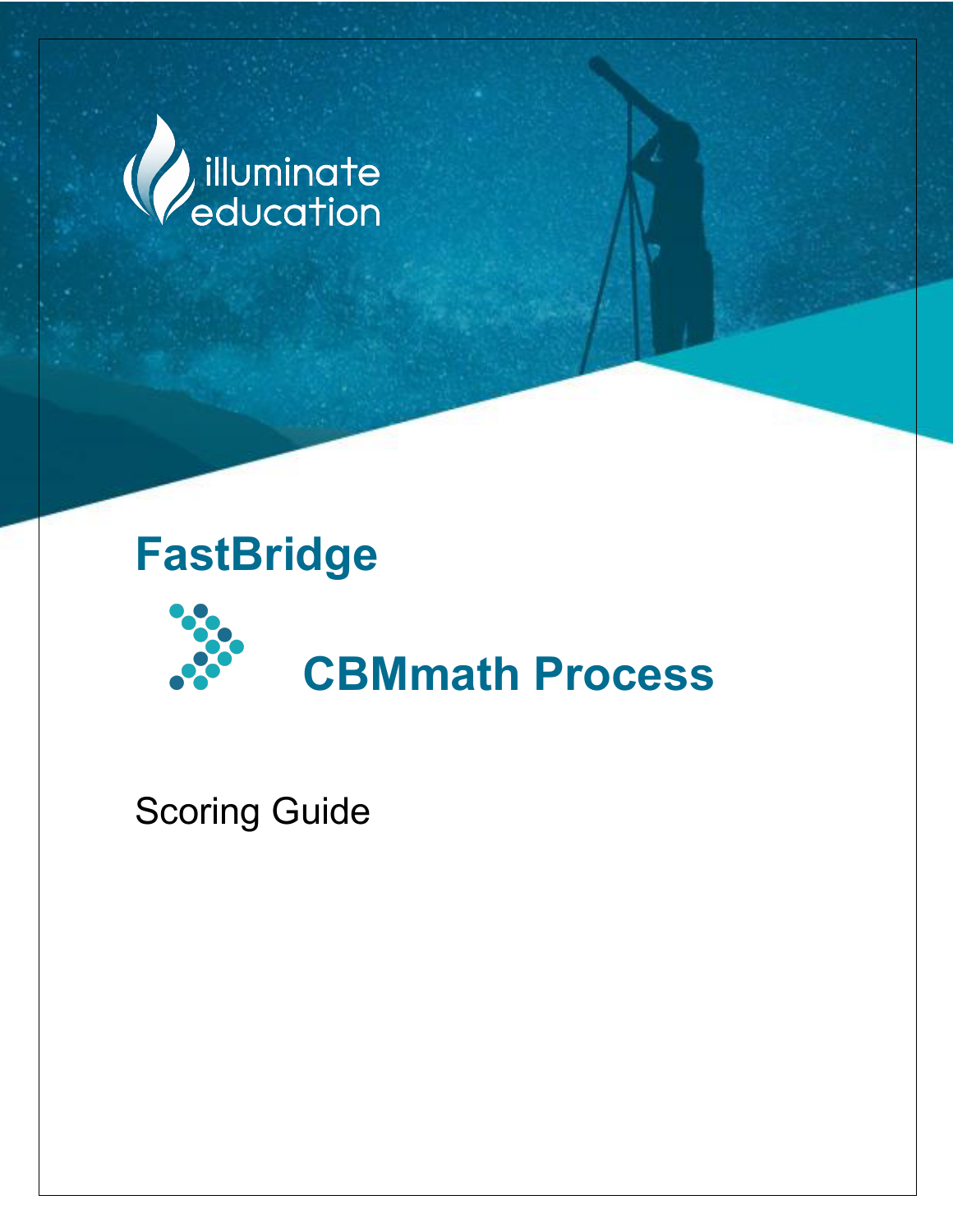

## **Table of Contents**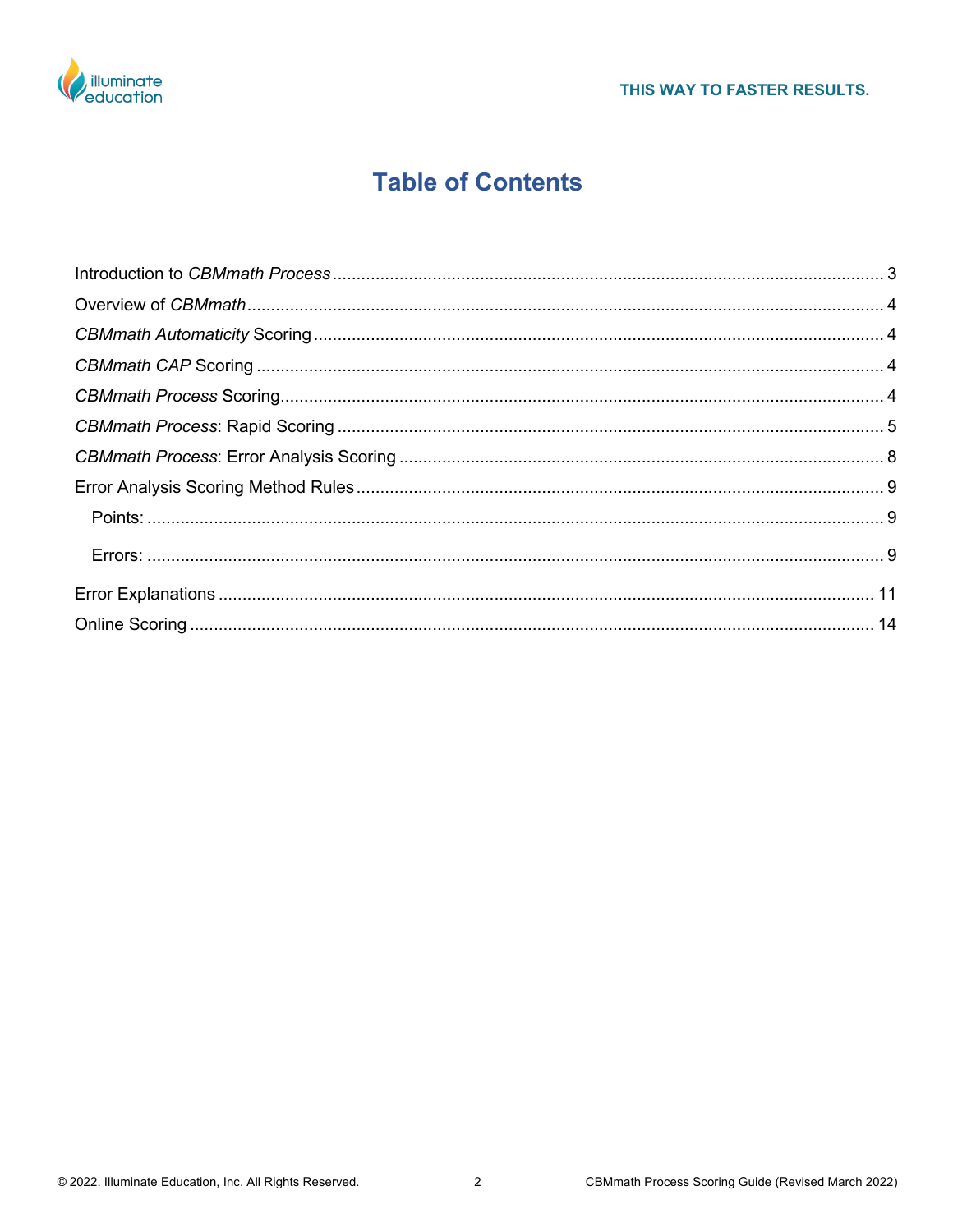

## <span id="page-2-0"></span>**Introduction to** *CBMmath Process*

The research behind Curriculum-Based Measurement (CBM) for the purposes of assessing students' math computation skills has existed for well over three decades. Nationally, researchers from a variety of institutions have contributed to what the education field knows today about CBM for mathematics. Through each iteration, researchers and teachers have gained important knowledge about what works well and what improvements can be made to efficiently and accurately assess students' mathematics skills to inform instruction. These tools are designed to better meet the needs of teachers while still offering the measurement properties needed to accurately assess and monitor student performance over time.

Researchers at *FastBridge* partnered with educators to take a fresh look at the various methods of CBM mathematics assessments created by authors nationally. This team determined that a problem with prior iterations available in the market was in the intent and purpose of the tools themselves. CBM for mathematics was previously attempting, via a single measure, to assess both students' automaticity in computing math, along with their skills in the primary process (steps) of completing math computation problems. However, research shows, these are two discrete skills. And, lacking in prior research was an assessment of applied math skills. In response, the *FastBridge* research team designed a suite of CBM assessments for mathematics that a range of mathematics skills. The result is the *FastBridge* suite of CBMmath tools that include *CBMmath Automaticity*, *CBMmath Concepts & Applications* (*CBMmath CAP*) and *CBMmath Process*. These *FastBridge CBMmath* tools cover the full range of elementary and middle school math skills. These tools provide several significant improvements from other CBM math assessments:

- 1. By assessing automaticity as a distinct assessment, these tools:
	- a. Reduces teacher scoring time (the *CBMmath Automaticity* measure is completed online)
	- b. Reduces student testing time (*CBMmath Automaticity* is completed online in 2-4 minutes)
	- c. Allows teachers to differentiate between students who need skill development in automaticity, process, or both
	- d. Allows effective monitoring of student progress as specific skills are developed pertaining to automaticity
- 2. By assessing the applied use of multiple math skills, *CBMmath CAP* provides information for teachers about how well students apply math skills for different problem types
- 3. By assessing mathematics computation process as a distinct assessment, *CBMmath Process*:
	- a. Allows teachers to focus on what primary processes (steps) students do and do not know when completing math problems
	- b. Allows for the sensitivity needed to effectively monitor student progress as they develop specific skills pertaining to the process of completing computation problems

*FastBridge* is leading the way in offering schools the next generation of CBMmath assessments for Automaticity, Concepts and Applications, and Process. All three of these measures have national norms and benchmarks available through the Illuminate Education *FastBridge* website.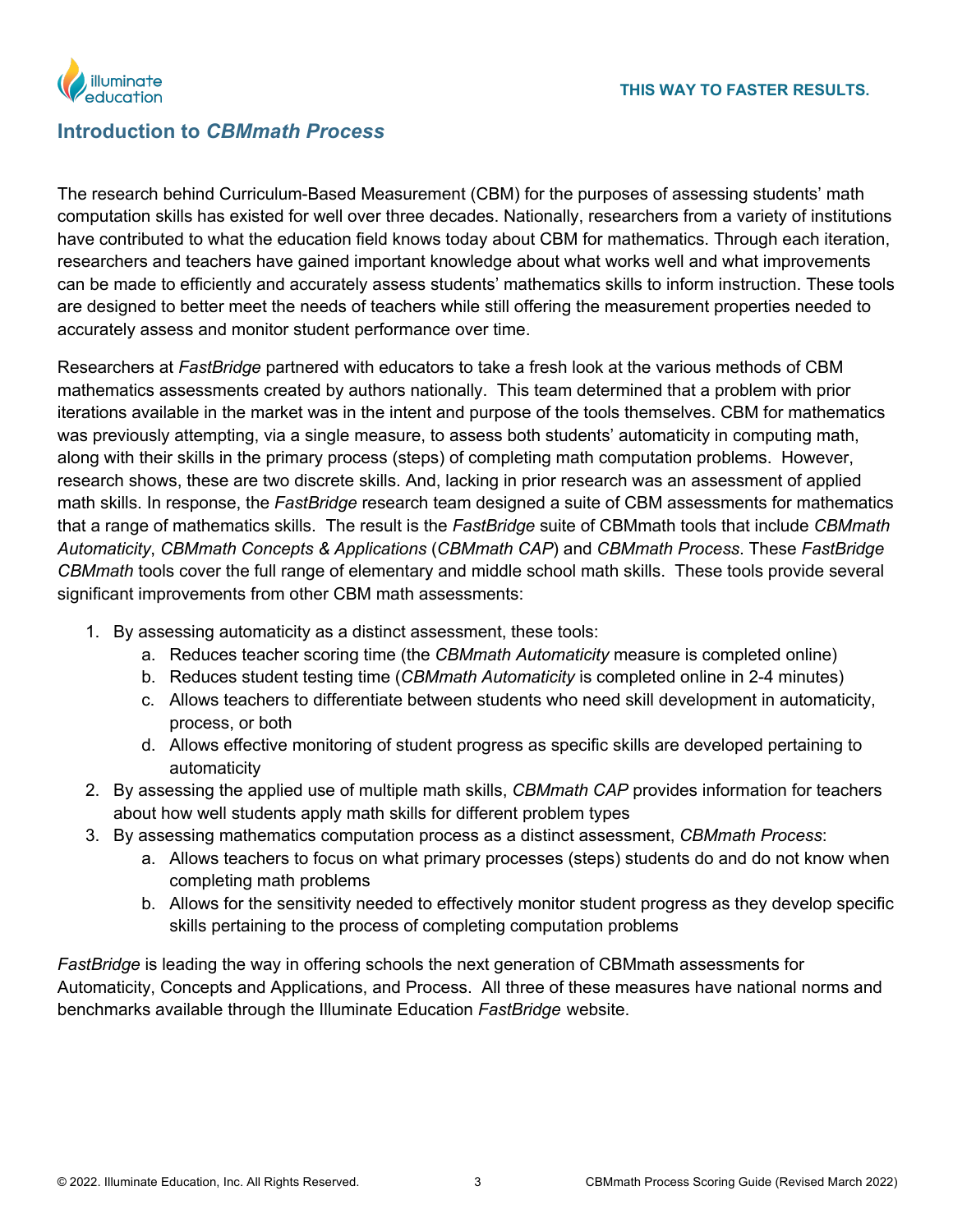

## **Overview of** *CBMmath*

*FastBridge* CBMmath includes a suite of three distinct measures:

#### **1.** *CBMmath Automaticity* **(Levels 1-3):**

- <span id="page-3-0"></span>a. Evaluates the degree to which basic math facts and operations are accurate and automatic (fluent)
- b. Consists of a General Outcome Measure (GOM) per grade level and benchmark period for universal screening, plus optional multiple and single-skill subtests for further analysis of skills
- c. Computer administered for up to four (4) minutes

#### **2.** *CBMmath Concepts & Applications* **(CAP) (Levels K-8)**

- a. Evaluates skills for solving complex and multi-step math problems
- b. May be used for screening and progress monitoring
- c. Completely online administration and scoring

#### **3.** *CBMmath Process* **(Levels 2-6):**

- a. Evaluates the degree to which the primary processes (steps) in a multi-step problem are completed with accuracy
- b. Consists of a General Outcome Measure (GOM) per grade level and benchmark period for universal screening plus optional multiple and single-skill subtests for further diagnostic purposes
- c. Administered via paper-pencil and scored online
- <span id="page-3-1"></span>d. Limited to 10 minutes for 2nd and 3rd grade assessments and 15 minutes for 4th through 6th grade assessments

Altogether, these tools are used to screen and monitor students' basic math fact skills, problem solving process, and applied use of math skills. They serve as useful complements to *FastBridge aMath* which is used to assess broad math skills.

### *CBMmath Automaticity* **Scoring**

All *CBMmath Automaticity* administrations are completed online in *FastBridge* and scored automatically. Teachers do not have to manually score any of *CBMmath Automaticity assessments*.

### <span id="page-3-2"></span>*CBMmath CAP* **Scoring**

All *CBMmath CAP* administrations are completed online in *FastBridge* and scored automatically. Teachers do not have to manually score any of *CBMmath CAP assessments*.

### <span id="page-3-3"></span>*CBMmath Process* **Scoring**

All *CBMmath Process* administrations are completed by students using paper-and-pencil. After the students complete the assessment, the teacher scores it using the scoring key found online in *FastBridge*.

There are two ways to score *CBMmath Process* and these are used according to whether the assessment is for screening or progress monitoring.

- Universal Screening = Rapid scoring
- Progress Monitoring = Error analysis scoring

Note that the Rapid Scoring method is available only for screening and error analysis only for progress monitoring. Details for each method are found in the following sections.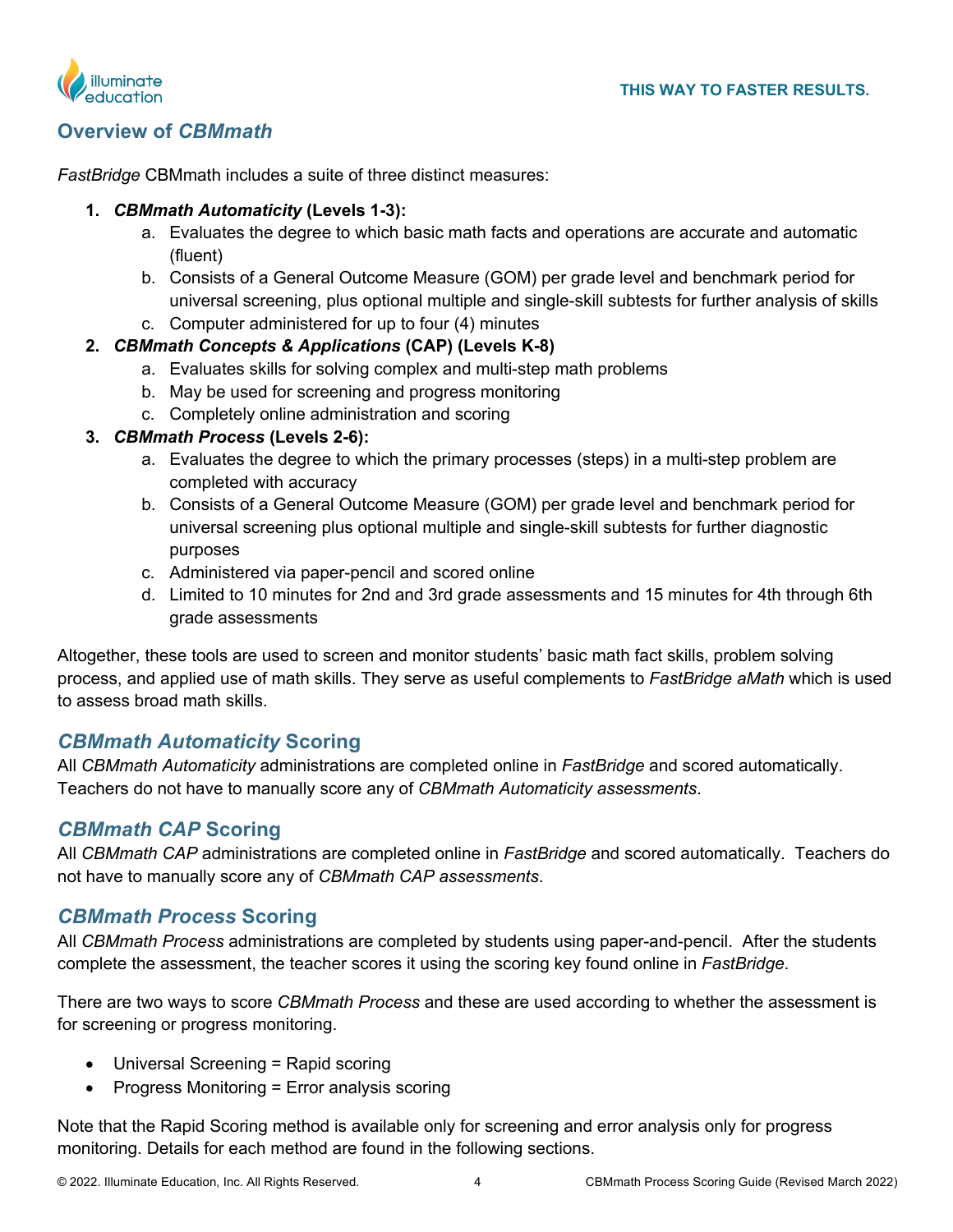

## *CBMmath Process***: Rapid Scoring**

Rapid scoring is designed to help teachers score completed *CBMmath Process* assessments when they are used for benchmark screening. The rapid scoring procedure involves awarding 0%, 50%, or 100% of available problem points for each problem completed. Only those math problems that are attempted are scored. Each attempted problem is scored as follows:

<span id="page-4-0"></span>

| <b>Description</b>    | <b>Number of Errors</b> | <b>Points</b>           |
|-----------------------|-------------------------|-------------------------|
| Correct               | No errors               | 100% of possible points |
| <b>Mostly Correct</b> | 2 or less minor errors  | 50% of possible points  |
| Incorrect             | More than 2 errors      | 0% of possible points   |

Minor errors are those that involve steps toward solving the problem but not the basic setup or method of solution. Examples of minor errors are:

- Within problem computation mistake
- Not rounding a final division remainder

Teachers must exercise judgment with regard to what is a minor error for a given student. Considerations when scoring minor errors include what math skills the student has been taught and those on which s/he has demonstrated mastery in the past.

The rationale for this scoring procedure is that for screening purposes, students who get most of the problems correct or mostly correct are not at risk for math learning problems. In contrast, those who get many, or most, problems as mostly correct or incorrect might need additional math instruction or intervention. This scoring method is a rapid way to identify which students may need help, which is the purpose of screening.

After students complete the paper-and-pencil version of the *CBMmath Process* assessment, the teacher can conduct rapid scoring by using the scoring key in *FastBridge*. To do this, the teacher:

- 1. Logs in to *FastBridge*
- 2. Opens the *CBMmath Process* assessment screen for the selected class
- 3. Compares each student's completed *CBMmath Process* pages with the online scoring key
- 4. Marks each problem as Correct, Mostly Correct, or Incorrect
- 5. Submits test score in *FastBridge*

*FastBridge* includes an easy rapid-scoring color system to assist with scoring the problems. This system uses the colors red, yellow and green to indicate the student's score on each problem. For example, here is a second grade problem with the color code shown:



- The problem shows the correct answer, as well as three circles of different colors. The colors represent the possible rapid scores:
- Green = 100% of points
- Yellow =  $50\%$  of points
- $Red = 0$  points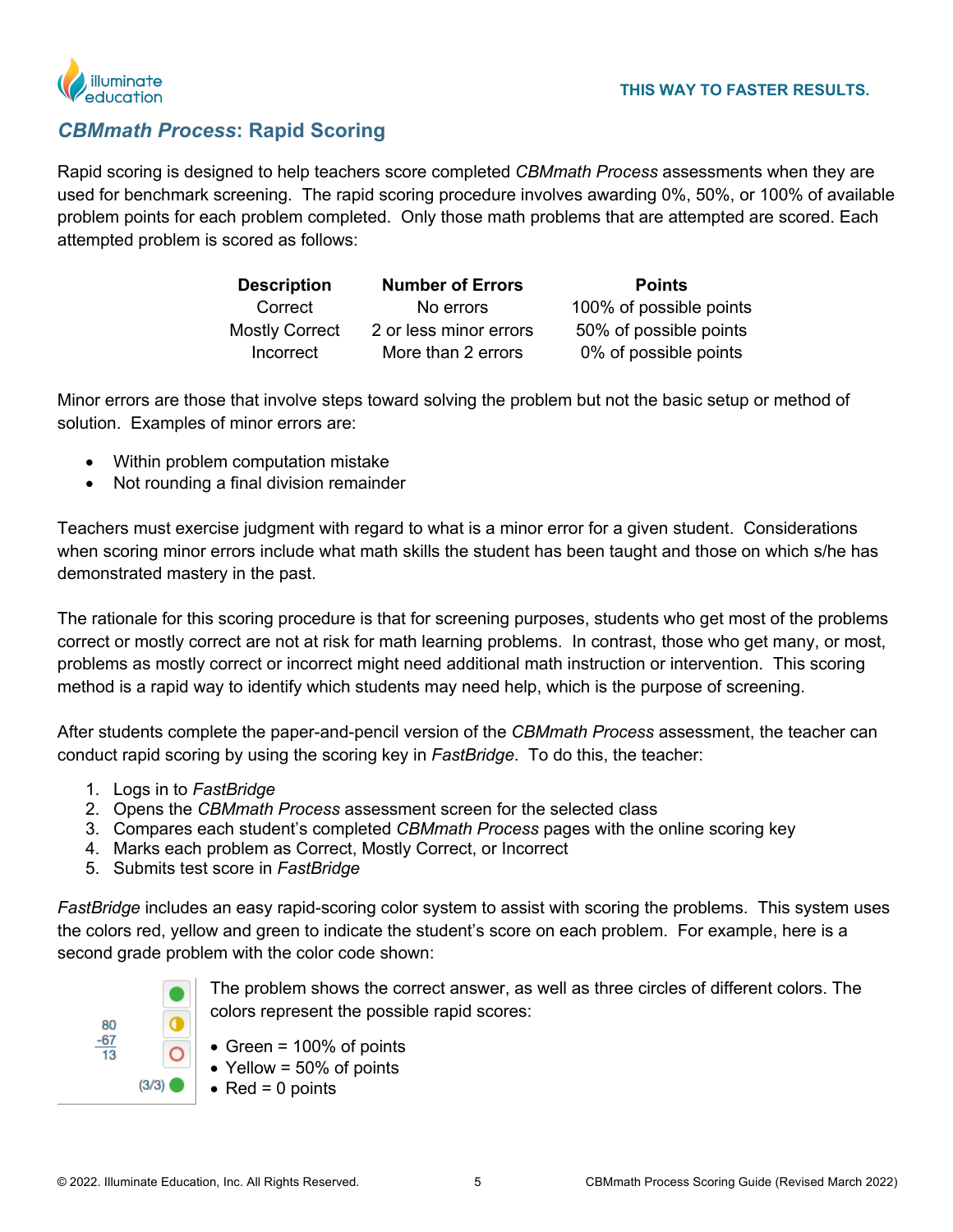

Here is what the examiner's screen will look like when logging in to conduct Rapid Scoring:



To score the following item, the teacher clicks on the color for the points awarded. In the above example, if the student's answer to the following problem of 80 minus 67 was 23, the teacher would know the correct answer is 13:



The teacher could award 50% of possible points. This is because the correct answer is 13 and the student made an error when subtracting in the tens column. The student should have reduced the 8 to a 7 after borrowing 10 ones to compute the result of zero minus 7. The student completed a partially correct calculation, but then neglected to recognize the borrow in the tens column.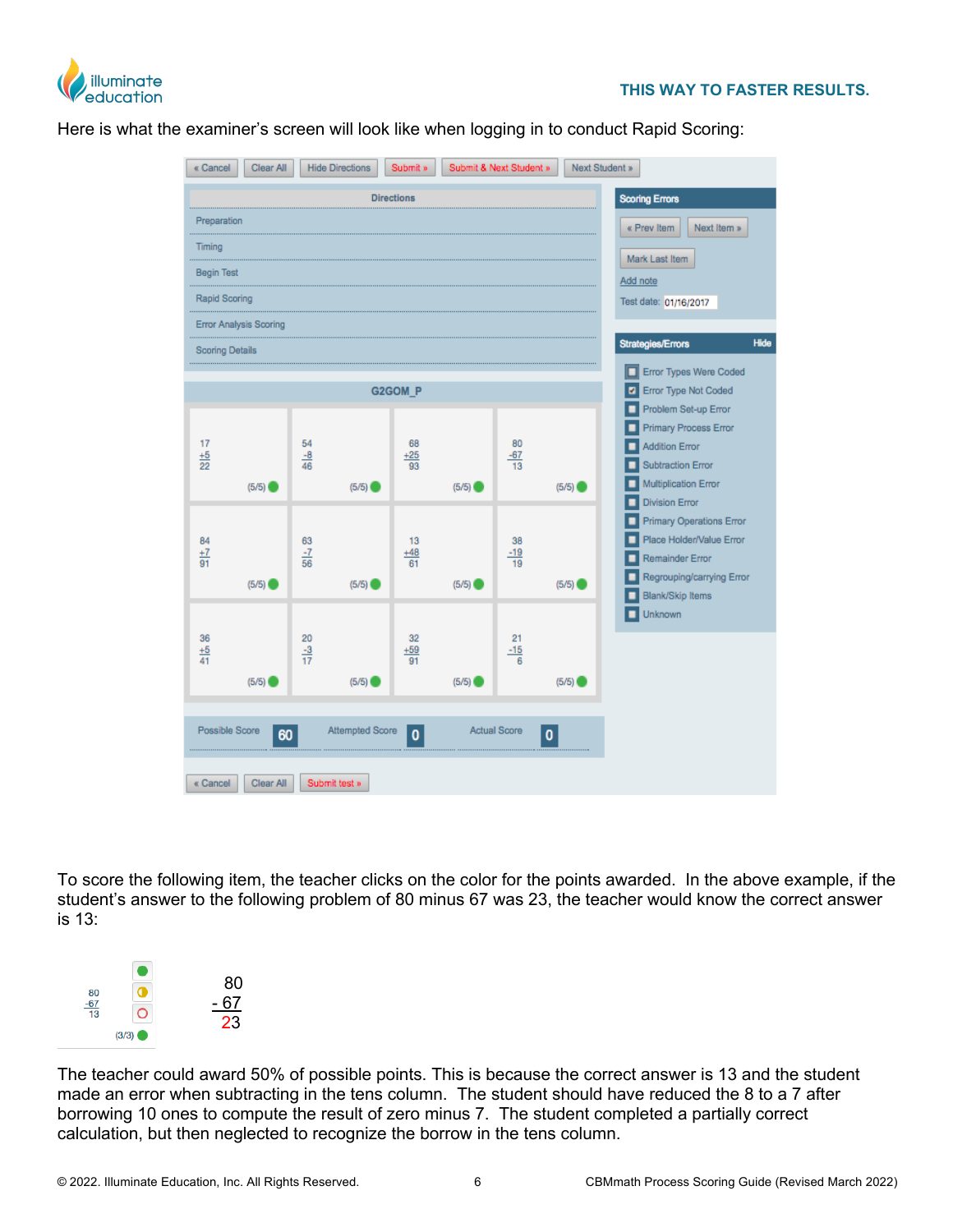

To score the item, the teacher clicks on the color of circle for the points awarded. In this case, the teacher would click on the yellow half-filled circle to show half of the points awarded.



This problem is worth 3 points, and the student received 50% of possible points. For any problems with an odd number of points, the system rounds up. This would be coded as yellow in the system, because the student made less than 2 errors when solving the problem.

## **Optional Error Coding**

It is also possible to code student errors when using the Rapid Scoring method. There is a box to the right of the scoring matrix with error types listed. The teacher can choose whether to code the errors or not. When including codes, the teacher clicks on each error type made on the assessment. Such codes must be submitted when the original scoring is done and cannot be entered later.

After scoring all the items, the teacher then clicks on **"Mark Last Item"** and then "**Submit test.**" The student's score will be recorded in *FastBridge*, and the teacher can score the next student.

|                | <b>Strategies/Errors</b>        | Hide |
|----------------|---------------------------------|------|
| $\overline{a}$ | <b>Error Types Were Coded</b>   |      |
|                | <b>Error Type Not Coded</b>     |      |
|                | Problem Set-up Error            |      |
|                | <b>Primary Process Error</b>    |      |
|                | <b>Addition Error</b>           |      |
| ■              | <b>Subtraction Error</b>        |      |
|                | <b>Multiplication Error</b>     |      |
|                | <b>Division Error</b>           |      |
|                | <b>Primary Operations Error</b> |      |
| ▀              | Place Holder/Value Error        |      |
|                | <b>Remainder Error</b>          |      |
|                | Regrouping/carrying Error       |      |
|                | <b>Blank/Skip Items</b>         |      |
|                | Unknown                         |      |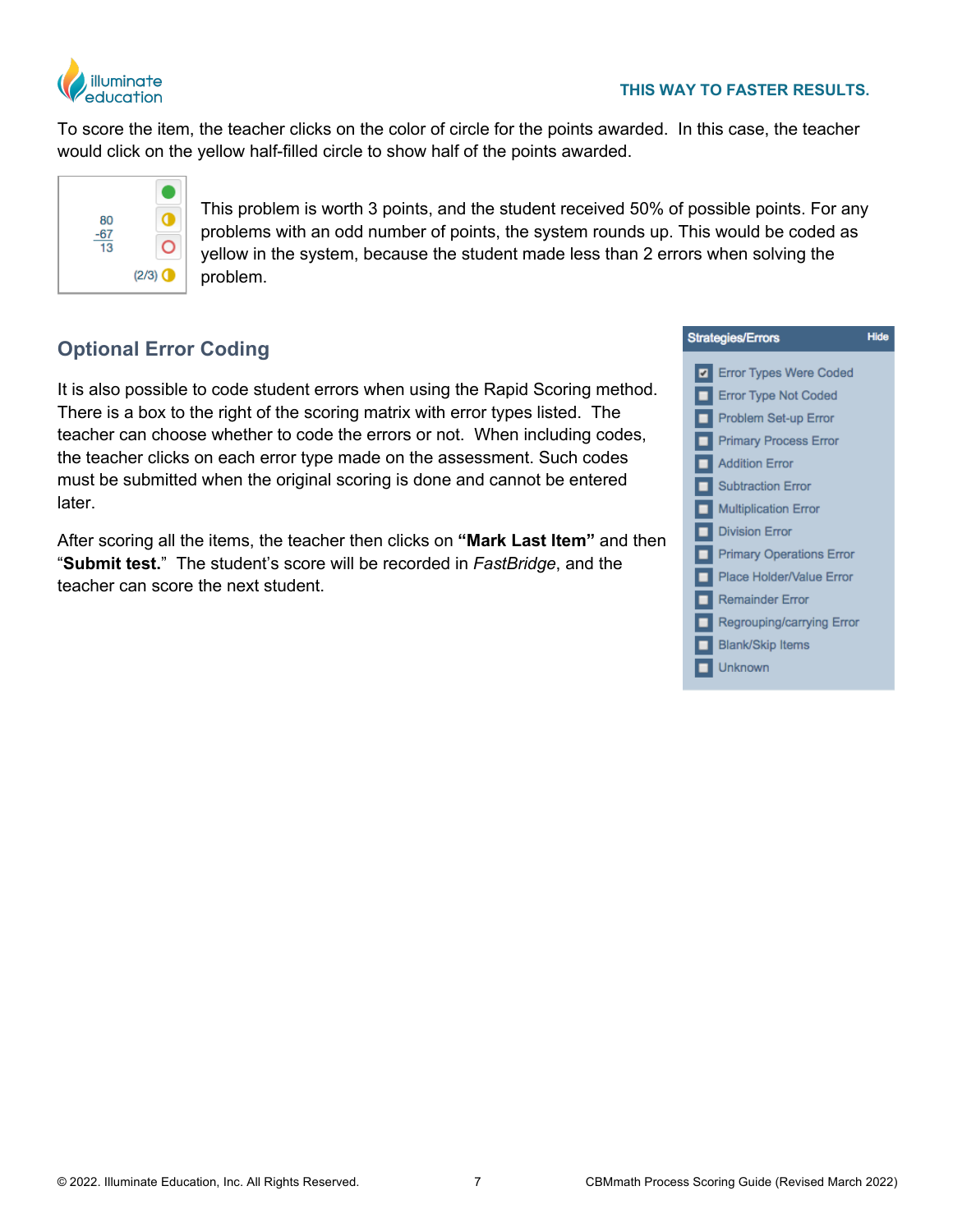

## *CBMmath Process***: Error Analysis Scoring**

Error analysis scoring is designed to help teachers score completed *CBMmath Process* assessments when they are used for progress monitoring. The error analysis scoring method for *CBMmath Process* involves analyzing every student answer and assigning an error code to all errors. *FastBridge* includes 13 different math error types that can be assigned to each problem. Below is a list of all error codes for each type.

Problems for which the student provides the exact correct answer are considered correct and the teacher does not click on any error codes and all possible points are awarded. For problems with errors, the teacher will select one or more types of errors from the list provided. To indicate an error type, the teacher clicks on the box for the specific math problem and then clicks on the error type made in the box on the right side of the screen. With this method, it does not matter if 2 or less errors were made. It is the total number of errors that matter.

The rationale for the error analysis scoring method is that when a student displays significant math difficulties, the teacher needs to know the exact nature of the student's math errors. Such understanding comes from coding all student errors. After coding all student errors, the teacher clicks on **"Mark Last Item"** and "**Submit test.**" The student's score will be recorded in *FastBridge*, and the teacher can score the next student. Once scoring is complete for a student, it cannot be edited.

<span id="page-7-0"></span>

| <b>Scoring Errors</b>                   | Hide                                                                         |  |
|-----------------------------------------|------------------------------------------------------------------------------|--|
| $C+$<br>Calculation-<br><b>Addition</b> | c-<br>Calculation-<br>Subtraction                                            |  |
| Cx<br>Calculation-<br>Multiplication    | $\mathrm{C} \mathrm{i} \chi \mathrm{V}_2$<br>Calculation-<br><b>Division</b> |  |
| <b>R/C</b><br>Regrouping/<br>Carrying   | RE<br>Remainder<br>error                                                     |  |
| PP<br>Primary<br>Process                | <b>PH/V</b><br>Place Holder/<br>Value                                        |  |
| PO<br>Primary<br>Operation              | U<br>Unknown                                                                 |  |
| <b>Skipped</b>                          | PSI<br><b>Problem Setup</b><br>Incorrectly                                   |  |
| <b>WO</b><br>Wrong<br>Operation         |                                                                              |  |
| « Prev                                  | Next »                                                                       |  |
| <b>Mark Last Item</b>                   |                                                                              |  |
| Add note                                |                                                                              |  |
| Test date: 06/14/2017                   |                                                                              |  |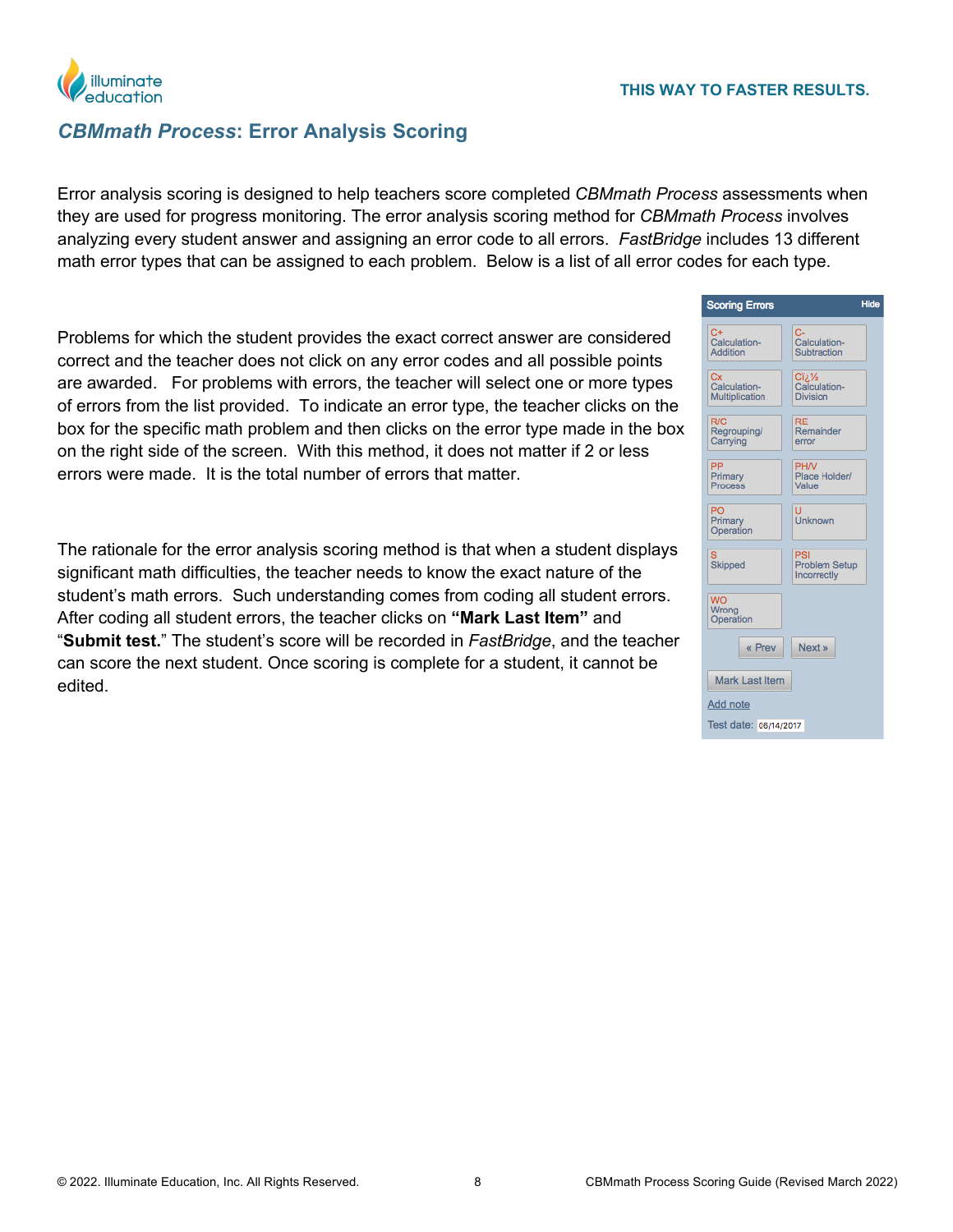

Here is an example of the error analysis method used for a fourth-grade student.



## **Error Analysis Scoring Method Rules**

#### **Points:**

- <span id="page-8-1"></span><span id="page-8-0"></span>• By default, the student receives all possible points for each item correctly answered. Each problem has different point values depending on the problem type and number of steps.
- Points are deducted for each error that is made in a process (step).
- All final correct answers are correct, regardless of how they are written or calculated.

#### **Errors:**

<span id="page-8-2"></span>**IMPORTANT:** When a student's final answer is not correct, each step that was conducted in error is marked. In multi-step problems, if an error is made in one or more steps, you will notice subsequent calculations are impacted by the original error and thus differ from the answer key. Keep scoring the problem anyway and apply as many error types as necessary for the problem. This assessment emphasizes whether or not students demonstrated each isolated step correctly.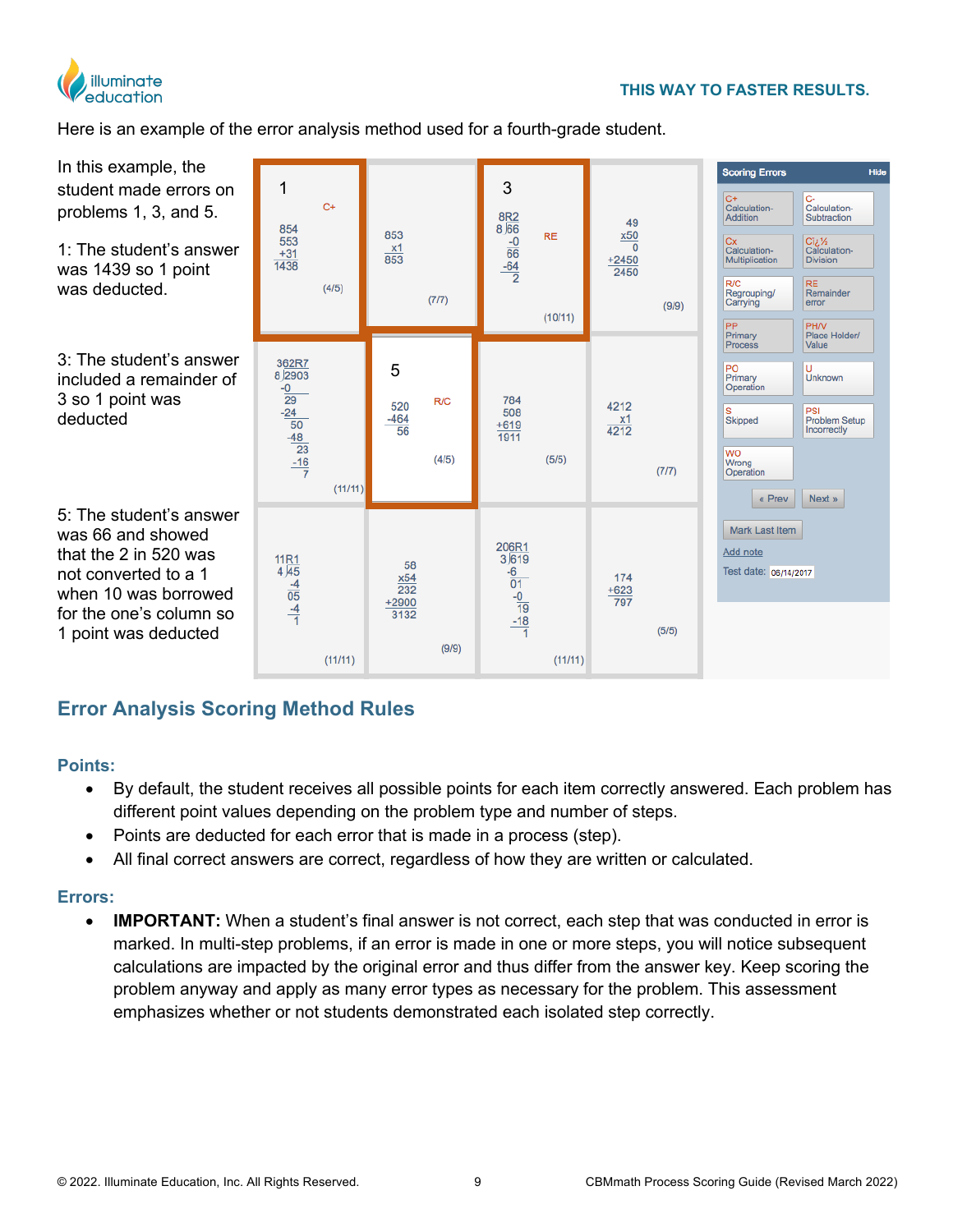

#### **THIS WAY TO FASTER RESULTS.**

# Example:

| Student's answer  | Correct answer              |
|-------------------|-----------------------------|
| 337<br>485<br>712 | 337<br>485<br>$\div$<br>822 |

The student in this example made a **Regrouping or Carrying Error**. This resulted in an answer of 712, rather than 822. The *only deduction* made was for the regrouping/carrying error because the rest of the calculation *steps* were completed properly. Note that each error type can be used only once per problem.

Please see below for additional examples of common student errors. If the student completes a problem with error(s) not provided in these examples, the teacher must use best judgment.

| <b>Scoring Errors</b>                 | <b>Hide</b>                             |  |
|---------------------------------------|-----------------------------------------|--|
| С<br>Calculation-<br>Addition         | Calculation-<br>Subtraction             |  |
| Сx<br>Calculation-<br>Multiplication  | Cig%<br>Calculation-<br><b>Division</b> |  |
| <b>R/C</b><br>Regrouping/<br>Carrying | RE<br>Remainder<br>error                |  |
| PP<br>Primary<br>Process              | PH/V<br>Place Holder/<br>Value          |  |
| PO<br>Primary<br>Operation            | <b>Unknown</b>                          |  |
| Skipped                               | PSI<br>Problem Setup<br>Incorrectly     |  |
| WO<br>Wrong<br>Operation              |                                         |  |
| « Prev                                | Next »                                  |  |
| Mark Last Item                        |                                         |  |
| Add note                              |                                         |  |
| Test date: 01/16/2017                 |                                         |  |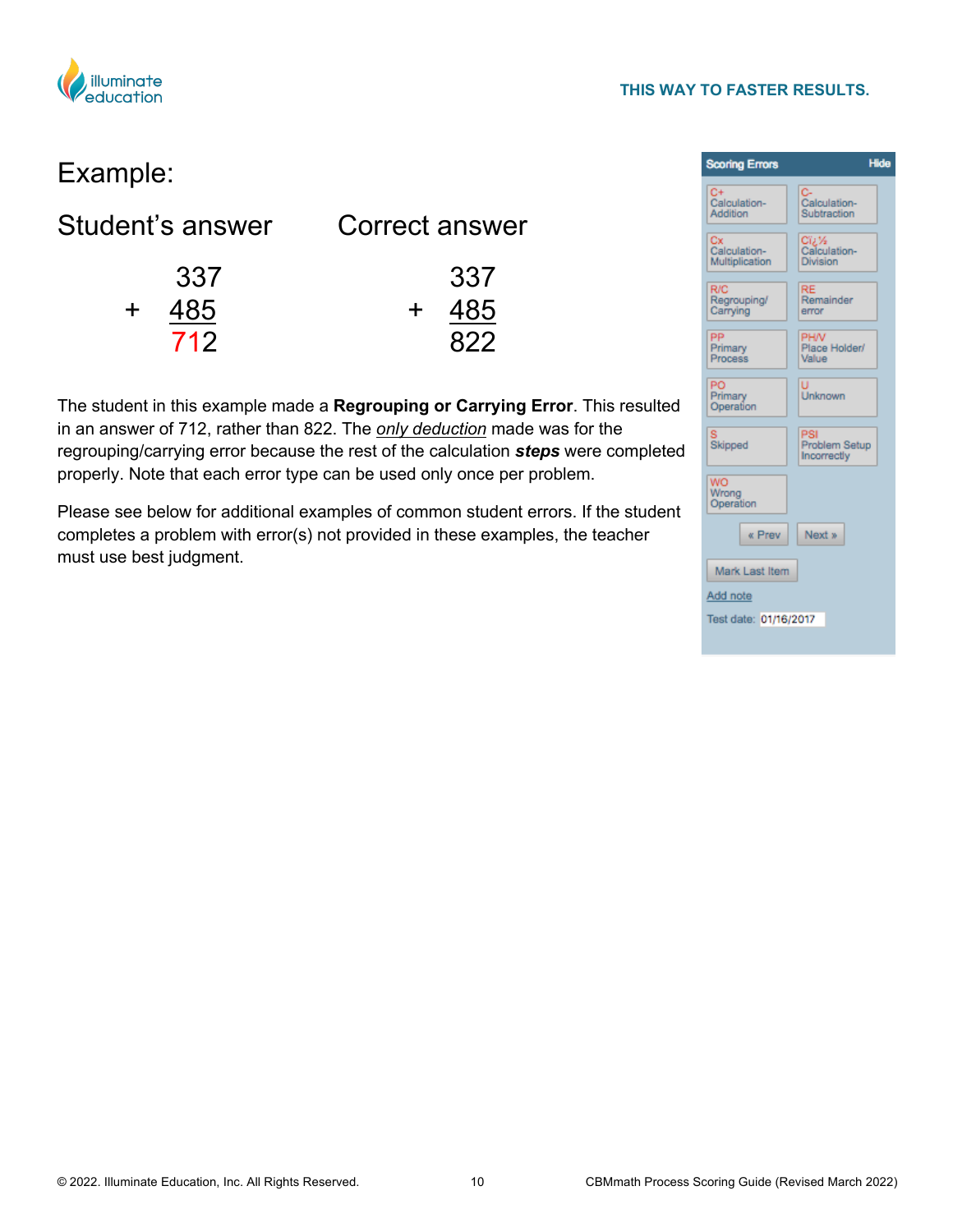



## **Error Explanations**

- <span id="page-10-0"></span>**Calculation-addition error (C+):** A student made an error in adding two numbers; a student wrote an incorrect answer for an addition problem. This includes addition errors made in all items involving addition, including multi-step multiplication items.
	- o *Example:* 5 + 7 5 + 7 11

In this example, the student incorrectly added 5+7. The correct answer is 12.

- **Calculation-subtraction error (C-):** A student made an error in subtracting two numbers; a student wrote an incorrect answer for a subtraction problem. This includes subtraction errors made in all items involving subtraction, including multi-step division items.
	- o *Example:* 7 5 7  $-5$ 3

In this example, the student incorrectly subtracted 7-5. The correct answer is 2.

A very common subtraction error is when a student fails to regroup and tries to subtract the smaller number from the larger number, like in the example below:

o *Example:* 115 - 9 115  $-9$ 114

In this case, it is both a regrouping error (because the student did not borrow from the ten's column) and a subtraction error (because the calculation is not correct). The correct answer is 106.

• **Calculation-multiplication error (Cx):** A student made an error in multiplying two numbers; a student wrote an incorrect answer for a multiplication problem.

```
o Example: 5 x 7
   5
x 7
 30
```
In this example, the student incorrectly multiplied 5 x 7. The correct answer is 35.

- **Calculation-division error (C÷):** A student made an error in dividing two numbers; a student wrote an incorrect answer for a division problem.
	- o *Example:* 12 ÷ 6  $12 \div 6 = 3$

In this example, the student incorrectly divided 12/6. The correct answer is 2.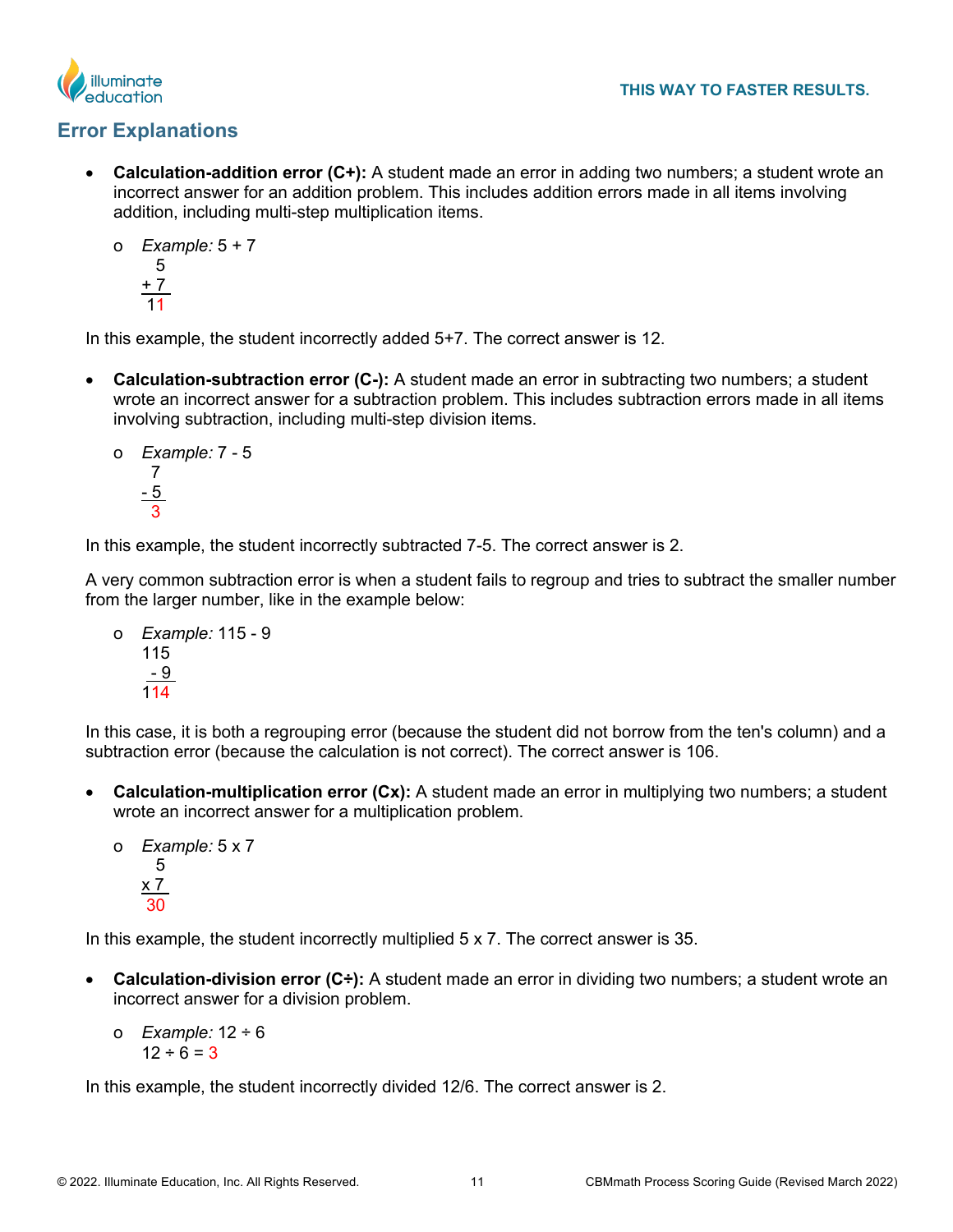



• **Place Holder/Maintain Value error (PH/V):** A student made an error in maintaining place value or using a place holder in calculating a multiplication or division item. This also includes failure to maintain correct decimal places or forgetting to include a decimal.

```
o Example 1: 610 x 34
      610
   \overline{\mathsf{x}} 34
    2440
 + 1830
    4270
```
In the above example, the student did not maintain place value. The second line of the student work should read "18300," but the final digit was left off. The correct answer is 20,740.

o *Example 2:* 2.14 x 1.63 2.14 + 1.63 377

In the second example, the student did not include the decimal in the answer. The correct answer is 3.77.

- **Primary Operation error (PO):** The student used the wrong operation *at the first step* in the problem, but then solved other parts of the problem correctly. The result is still an incorrect solution.
	- o *Example:* 52 x 48  $152$  $x$  48 500 2080 2580

In this example, the student added the numbers in the ones place (2, 8) instead of multiplied. The student then applied the correct steps to multiply the rest of the problem, but the final answer was wrong because that first operation was incorrect. The correct final answer is 2496.

• **Primary Process error (PP):** The student *missed one or more primary processes (steps)* used to solve the problem.

o *Example:* 4.8 x 3.6  $44.8$  x 3.6 2.88 ????

In this example, the student did not finish the problem. This type of error is worth 2 points, because it makes it difficult to know whether or not the student might have been able to complete some other processes of the problem. The error code *Primary Process is used most often when a student does not complete a problem*.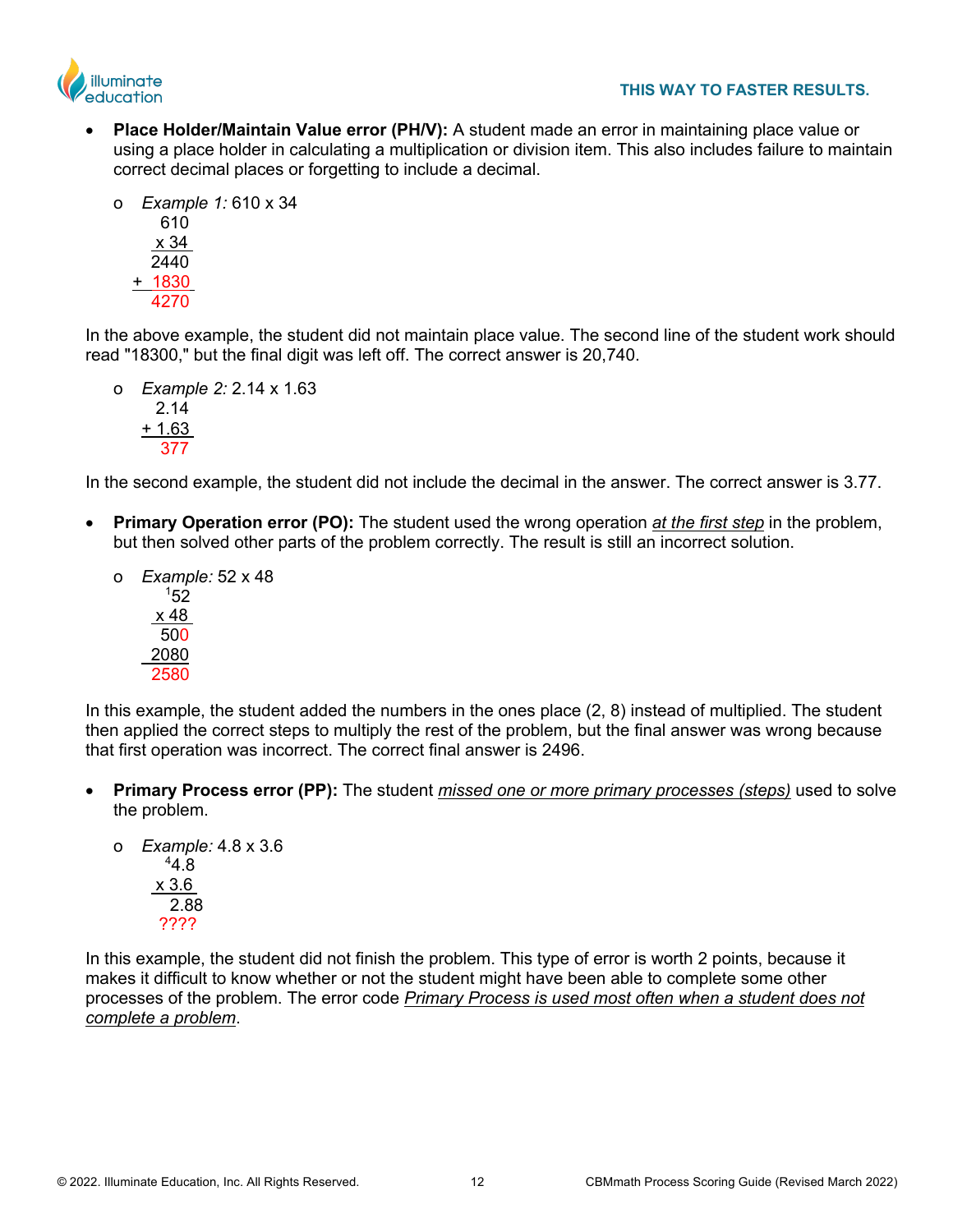

- **Problem Setup Incorrectly (PSI):** The student rewrote the problem incorrectly.
	- o *Example:* 3.54 1.6 was rewritten to be 354-16 = 338

 In this example, the student rewrote the problem without taking into account the decimal points and values. The correct answer is 1.94

- **Regrouping or Carrying error (R/C):** A student made an error in adding numbers with a sum greater than 10 or subtracting numbers with a difference less than 0; the student made an error in "borrowing" from the next placeholder to solve the subtraction problem or "carrying" a number to the next placeholder to solve the addition problem.
	- o *Addition Example:* 25 + 37 25 + 37 52

In this example, the student did not carry the 1 from  $5 + 7 = 12$  to the tens place. The correct answer is 62.

o *Subtraction Example:* 35 - 27 35  $-27$ 18

In this example, the student "borrowed" from the tens place to complete 15 -7, but did not correctly regroup the tens place afterwards. The correct answer is 8.

- **Remainder error (RE):** A student made an error in a division problem in regard to the remainder; the remainder in the solution is incorrect.
	- o *Example:* 10 ÷ 3  $10 \div 3 = 3$  R3

In this example, the student did not correctly calculate the remainder. The correct answer is 3 R1. The most common remainder errors are (a) when the remainder is larger than the divisor, (b) when the remainder is left off the answer, or (c) when the student continues to calculate past the end of the dividend.

Please note, if the student subtracted incorrectly resulting in an incorrect remainder, that is usually a Calculation Subtraction error. It would only be a remainder error if one of the three scenarios above also occurred, in which case it would be both a subtraction and a remainder error.

- **Skipped (S):** The student left the item blank and did not attempt to solve the item.
- **Unknown error (U)**: The nature of the student's error cannot be specifically identified or coded.